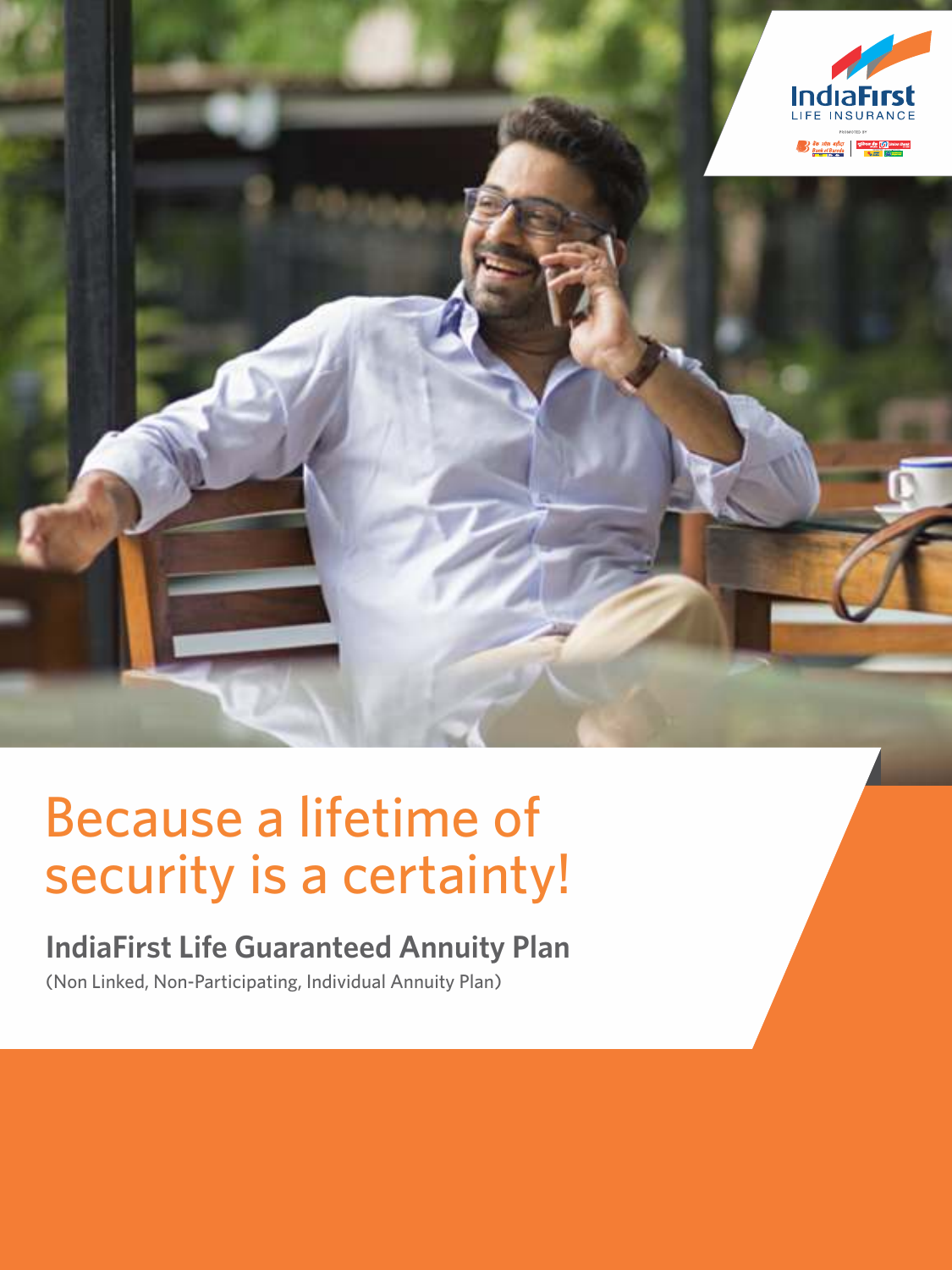## **Before You Start Reading**

#### **Important Note**

IndiaFirst Life Guaranteed Annuity Plan is referred to as the Policy throughout the brochure.

#### **How Will This Brochure Help You?**

This brochure gives you details of how this plan works throughout its lifetime. It's an important document to refer to.

#### **To Help Your Understanding**

We've done our best to explain everything as simply as possible; however, you're likely to come across some terms you're unfamiliar with. Where possible, we've explained these. We have used plain language that's easy to understand and believe this brochure is a good place to start when planning your future under this insurance plan.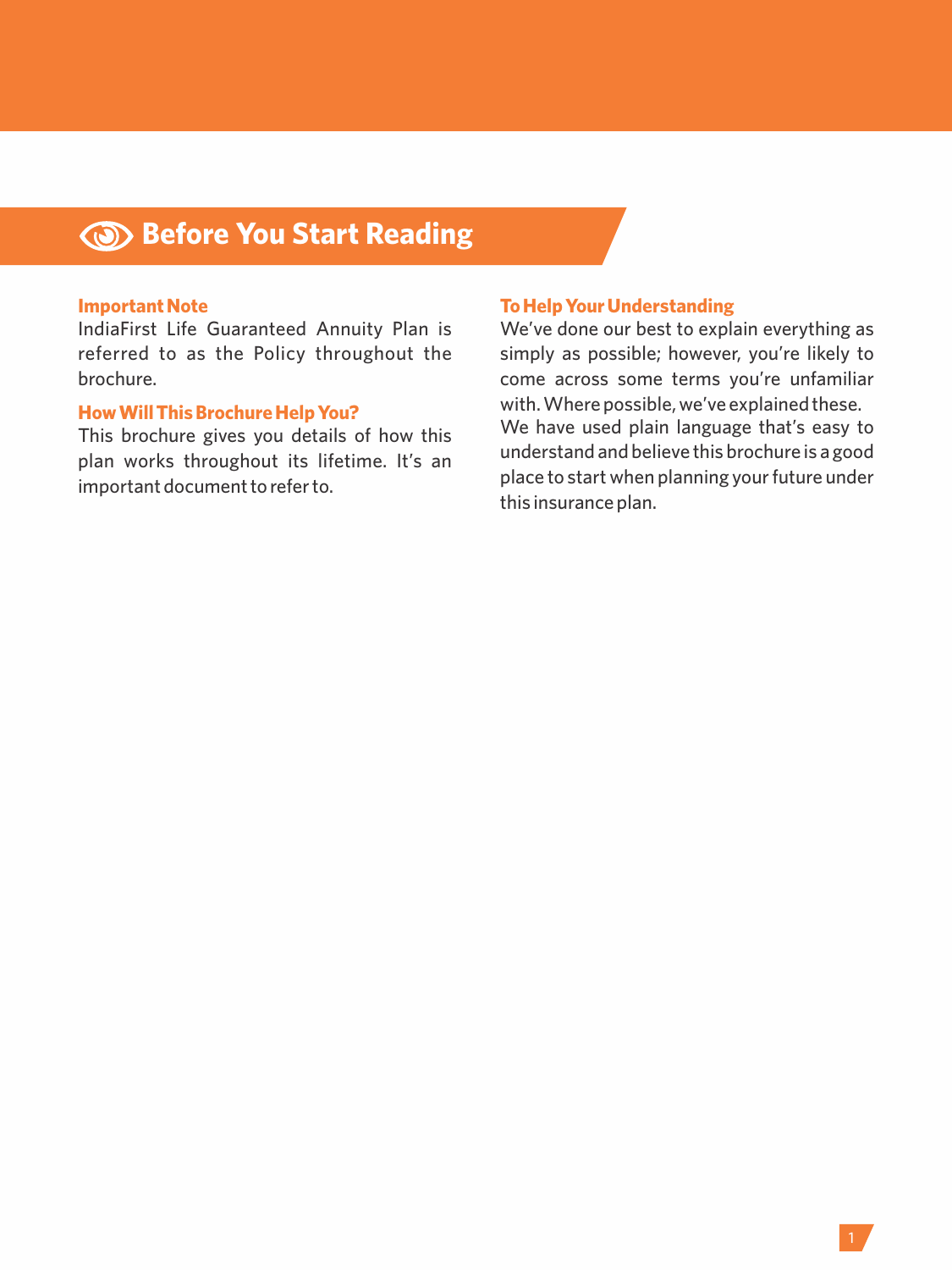## **Introduction**

#### **A lifetime income!**

Everybody saves for their retirement years, but once they retire, how the saved pool be utilized to ensure regular income for rest of the life becomes the key question. People tend to use various financial instruments to park this fund and slowly dip into these for their regular needs. But what happens if you live longer than your saving pool? A timely preparation ensures, you have a smooth flow of income for your day to day needs, even if you are alive post 100 years.

Presenting, our IndiaFirst Life Guaranteed Annuity Plan which will provide you with the assurance of a regular income throughout your life.

## **Executive Summary**

#### **Key Features**

- Get the assurance of a lifetime income
- ¡ Choose from 12 different annuity options as per your need
- **Pick options like Joint Life or Family Income to** support your loved ones even in your absence
- Protect your family even in case of an unfortunate event! Avail the Return of Purchase Price facility with options like Life Annuity, Joint Life Last Survivor Annuity, Deferred Life Annuity, Escalating Life Annuity and protect your nominee(s) as they get back the premium amount.
- **•** Delay your annuity installments in sync with your needsasyouchoosetheDeferredLifeAnnuityOption
- **Get assurance through the Annuity Certain** option! Receive your annuity amount for a predecided period irrespective of an unfortunate event and life thereafter
- **Exercise ELG** Choose the Escalating Life Annuity option and receiveanannuityamountgrowingataconstantrate
- No more fear of Critical Illness! Stay protected from Critical Illnesses as you get the amount in the form ofpurchasepriceandutilizeitforyourtreatment
- $\blacksquare$  Receive a regular monthly / quarterly / half-yearly / yearly income through your retirement years

## **1. What is the IndiaFirst Life Guaranteed Annuity Plan?**

This is a non linked, non participating, annuity plan. The plan provides you 12 different options to choose from, to get a - regular income on a Monthly / Quarterly / Half-yearly / Yearly basis as chosen. This policy is available for both, our existing as well as new customers.

| <b>PRODUCT SNAPSHOT</b>        |                                           |  |
|--------------------------------|-------------------------------------------|--|
| Age at entry (First Annuitant) | Minimum: 40 years as on last birthday     |  |
|                                | Maximum: 80 years as on last birthday     |  |
| Premium (Purchase Price)       | Minimum: INR 100,000                      |  |
|                                | Maximum: No limit                         |  |
| <b>Annuity Amount</b>          | Minimum: INR 1,000 per month              |  |
|                                | INR 12,500 per annum                      |  |
|                                | Maximum: No limit subject to underwriting |  |

## **2. Who are the people involved in the policy?**

This policy may include the 'Annuitant', the 'Nominee(s)' and the 'Appointee'.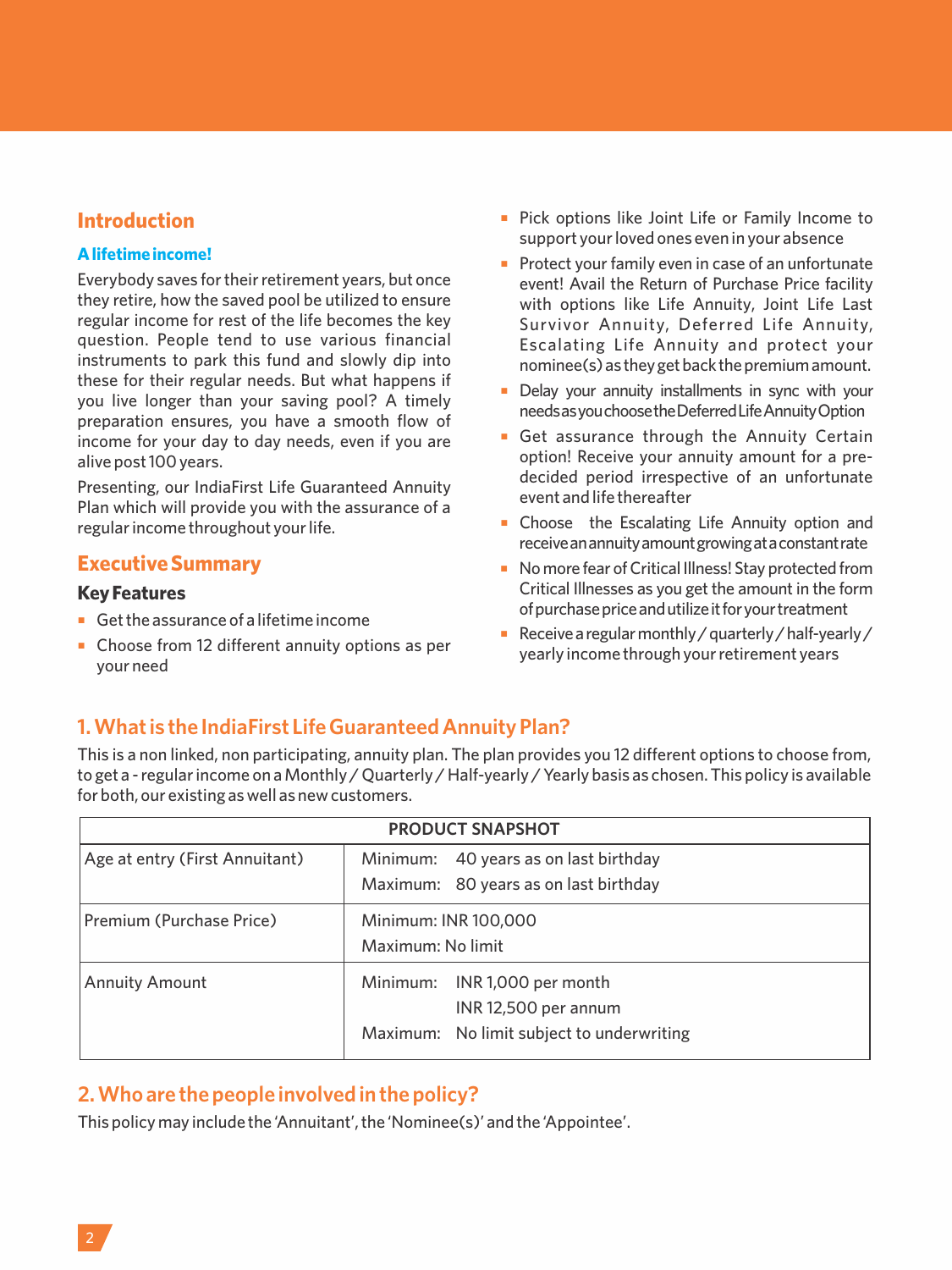#### **Who is an Annuitant?**

An Annuitant is person entitled to receive the payouts. In case of Joint Life, the Primary Annuitant will initially receive the annuities, while the Secondary Annuitant will receive the annuities, in the event of death of the Primary Annuitant, as opted.

An annuitant has to be –

|                    | <b>Minimum Age</b>                                                                                                                  | <b>Maximum Age</b>              |
|--------------------|-------------------------------------------------------------------------------------------------------------------------------------|---------------------------------|
| First<br>Annuitant | 40 years as on last birthday (45 years in case of Deferred<br>Life Annuity with return of Purchase Price and Deferred Life Annuity) | 80 vears as<br>on last birthdav |
|                    |                                                                                                                                     |                                 |

- In case of Joint life annuities, the age limits apply to both the lives.
- Annuitant(s) below the minimum age will only be accepted where the proceeds are from a contract issued or administered by IndiaFirst Life where compulsory purchase of annuity is required.
- Policy is purchased as QROPS (Qualifying Recognized Oversees Pension Scheme) through transfer of UK tax relieved assets, the minimum entry age for payment of annuity will be governed by the rules defined by HMRC (Her Majesty Revenue & Customs) from time to time.
- Higher ages at entry may be allowed to cater to the needs of NPS subscribers as per extant PFRDA guidelines.

#### **Who is a nominee(s)?**

Nominee(s) is the person entitled to receive the purchase price under Return of Purchase Price option or Annuities under Annuity Certain option when the life assured has died before the end of chosen certain period.

#### **Who is an appointee?**

Appointee is the person to whom the proceeds/benefits secured under the Policy are payable if the benefit becomes payable to the nominee(s) and nominee(s) is minor as on the date of annuity payment.

### **3. What are the annuity options and benefits available under this policy?**

We provide you with 12 different options to purchase an annuity as per your requirements. The annuity amount in these options (except for Deferred Annuity options i.e. Option 6 & 7), will be payable in arrears, immediately after the commencement of the policy as per annuity payment frequency chosen by you, the annuitant. For Option 6 & 7, annuity is payable in arrears immediately after the completion of deferment period The details of each are as given below-

| S.No. | <b>Annuity Option</b>                                                | <b>Benefits</b>                                                                                                                                                                                                                                                                                                                                                                                                                                                                                                                              |
|-------|----------------------------------------------------------------------|----------------------------------------------------------------------------------------------------------------------------------------------------------------------------------------------------------------------------------------------------------------------------------------------------------------------------------------------------------------------------------------------------------------------------------------------------------------------------------------------------------------------------------------------|
| 1.    | <b>Life Annuity</b>                                                  | The annuity amount will be payable in arrears for the life of the annuitant.<br>۰<br>The annuity will be paid as long as the annuitant is alive and ceases only on<br>۰<br>death of the annuitant.<br>This option is applicable for a single life only<br>٠                                                                                                                                                                                                                                                                                  |
| 2.    | <b>Life Annuity</b><br>with return of<br>100% of<br>purchase price   | The annuity will be payable in arrears for the life of the annuitant.<br>٠<br>On the death of the annuitant the annuity payments will cease and 100% of<br>۰<br>purchase price will be payable to the nominee(s) / legal heir(s) of the<br>annuitant.<br>This option is applicable for a single life only<br>٠                                                                                                                                                                                                                               |
| 3.    | <b>Joint Life Last</b><br><b>Survivor</b><br><b>Annuity for Life</b> | The annuity will be payable in arrears for the life of the last surviving annuitant.<br>۰<br>On the death of the either annuitant, the annuity payment continues for the<br>٠<br>other annuitant.<br>On the death of the both annuitants, the annuity payments will cease and no<br>٠<br>further amount will be payable.<br>This option is applicable for joint life only, spouse, brother, sister, parents,<br>٠<br>parents-in-law, (implying relationships where insurable interest can be<br>established) are allowed to buy this option. |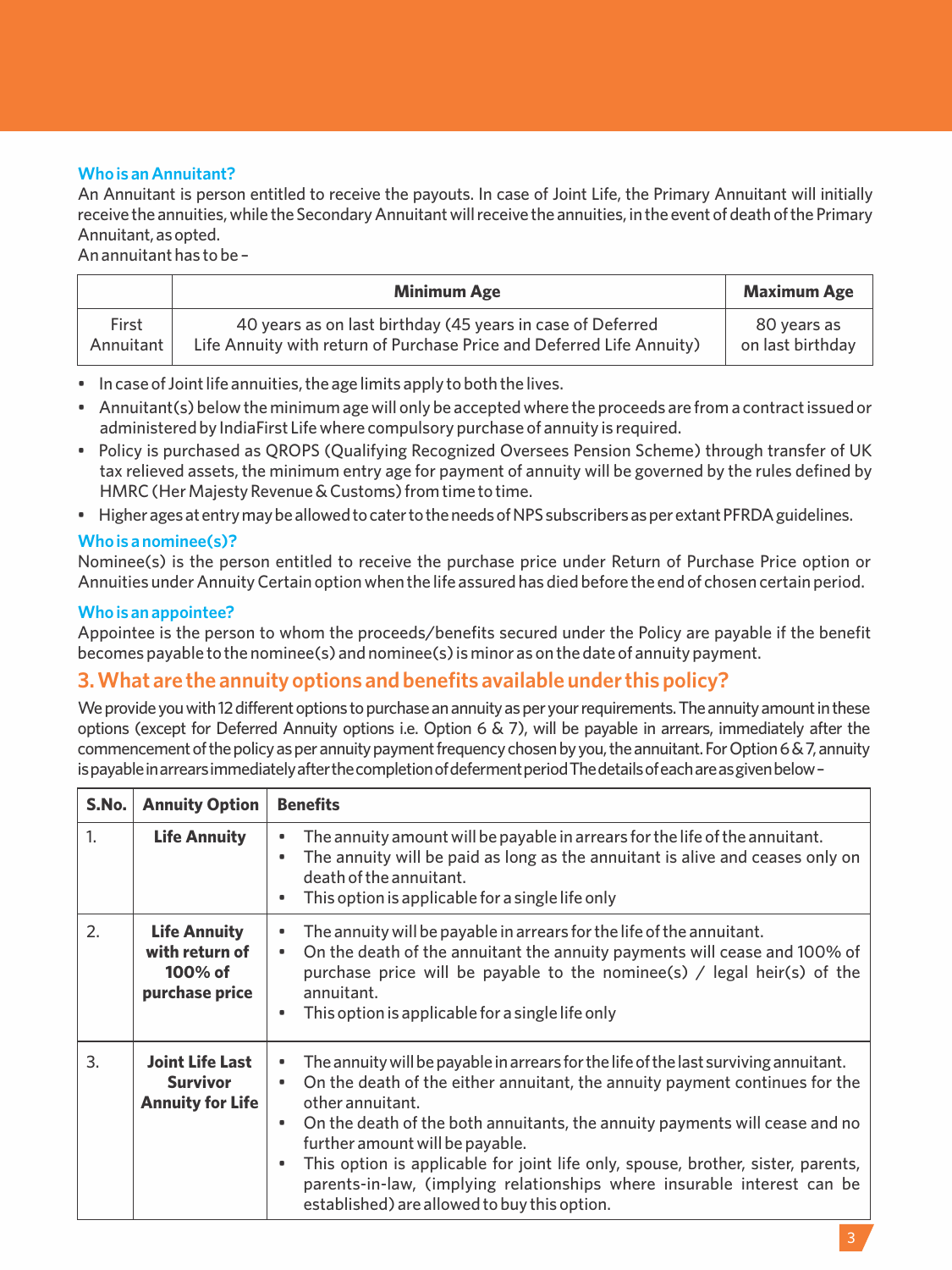| 4. | Joint Life Last<br>Survivor<br><b>Annuity for</b><br><b>Life with return</b><br>of 100% of<br>purchase price      | The annuity will be payable in arrears for the life of the last surviving annuitant.<br>۰<br>On the death of the either annuitant, the annuity payment continues for the<br>٠<br>other annuitant.<br>On the death of the both annuitants, the annuity payments will cease and 100% of<br>۰<br>purchase price will be payable to the nominee(s) / legal heir(s) of the annuitant.<br>This option is applicable for joint life only, spouse, brother, sister, parents,<br>٠<br>parents-in-law, (implying relationships where insurable interest can be<br>established) are allowed to buy this option.                                                                                                                                                         |
|----|-------------------------------------------------------------------------------------------------------------------|--------------------------------------------------------------------------------------------------------------------------------------------------------------------------------------------------------------------------------------------------------------------------------------------------------------------------------------------------------------------------------------------------------------------------------------------------------------------------------------------------------------------------------------------------------------------------------------------------------------------------------------------------------------------------------------------------------------------------------------------------------------|
| 5. | <b>Annuity Certain</b><br>for a period<br>of 5,10,15<br><b>years and Life</b><br>thereafter                       | The annuity will be payable in arrears for the life of the annuitant or until the<br>$\bullet$<br>end of certain period whichever is later.<br>On the death of the annuitant or at the end of the certain period whichever is<br>٠<br>later the annuity payments will cease and no further amount will be payable.<br>The annuitant has the option to choose a certain period of 5 or 10 or 15 years<br>۰<br>This option is applicable for single life only<br>$\bullet$                                                                                                                                                                                                                                                                                     |
| 6. | <b>Deferred Life</b><br><b>Annuity</b>                                                                            | The deferment period in this option is of 5-10 years<br>$\bullet$<br>The annuity rate shall be set at the inception of the policy<br>٠<br>After the end of the deferment period; the annuity will be payable<br>$\bullet$<br>immediately in arrears as per annuity payment frequency chosen for the life of<br>the annuitant.<br>On the death of the annuitant during deferment period; 110% of purchase<br>$\bullet$<br>price will be payable to the nominee(s) / legal heir(s) of the annuitant.<br>On the death of the annuitant after deferment period; the annuity payments<br>۰<br>will cease and no further amount will be payable.<br>This option is applicable for single life only<br>$\bullet$                                                    |
| 7. | <b>Deferred Life</b><br><b>Annuity with</b><br><b>Return of</b><br><b>Purchase Price</b>                          | $\bullet$<br>The deferment period in this option is of 5-10 years<br>The annuity rate shall be set at the inception of the policy<br>۰<br>After the end of the deferment period; the annuity will be payable<br>٠<br>immediately in arrears as per annuity payment frequency chosen for the life of<br>the annuitant.<br>On the death of the annuitant during deferment period; 110% of purchase<br>$\bullet$<br>price will be payable to the nominee(s) / legal heir(s) of the annuitant.<br>On the death of the annuitant after deferment period; the annuity payments<br>٠<br>will cease and 100% of purchase price will be payable to the nominee(s) /<br>legal heir(s) of the annuitant.<br>This option is applicable for single life only<br>$\bullet$ |
| 8. | <b>Life Annuity</b><br>with Return of<br><b>Purchase Price</b><br>on diagnosis<br>of Critical Illness<br>or Death | The annuity will be payable in arrears for the life of the annuitant as per the<br>۰<br>chosen annuity payment frequency.<br>Upon the annuitant being diagnosed with any of the covered critical illnesses<br>٠<br>(defined in Annexure I) or death, the annuity payments will cease and 100%<br>of the purchase price will be payable to the annuitant or to the nominee(s) in<br>case of annuitant's death and policy will be terminated<br>This option is applicable for single life only<br>۰                                                                                                                                                                                                                                                            |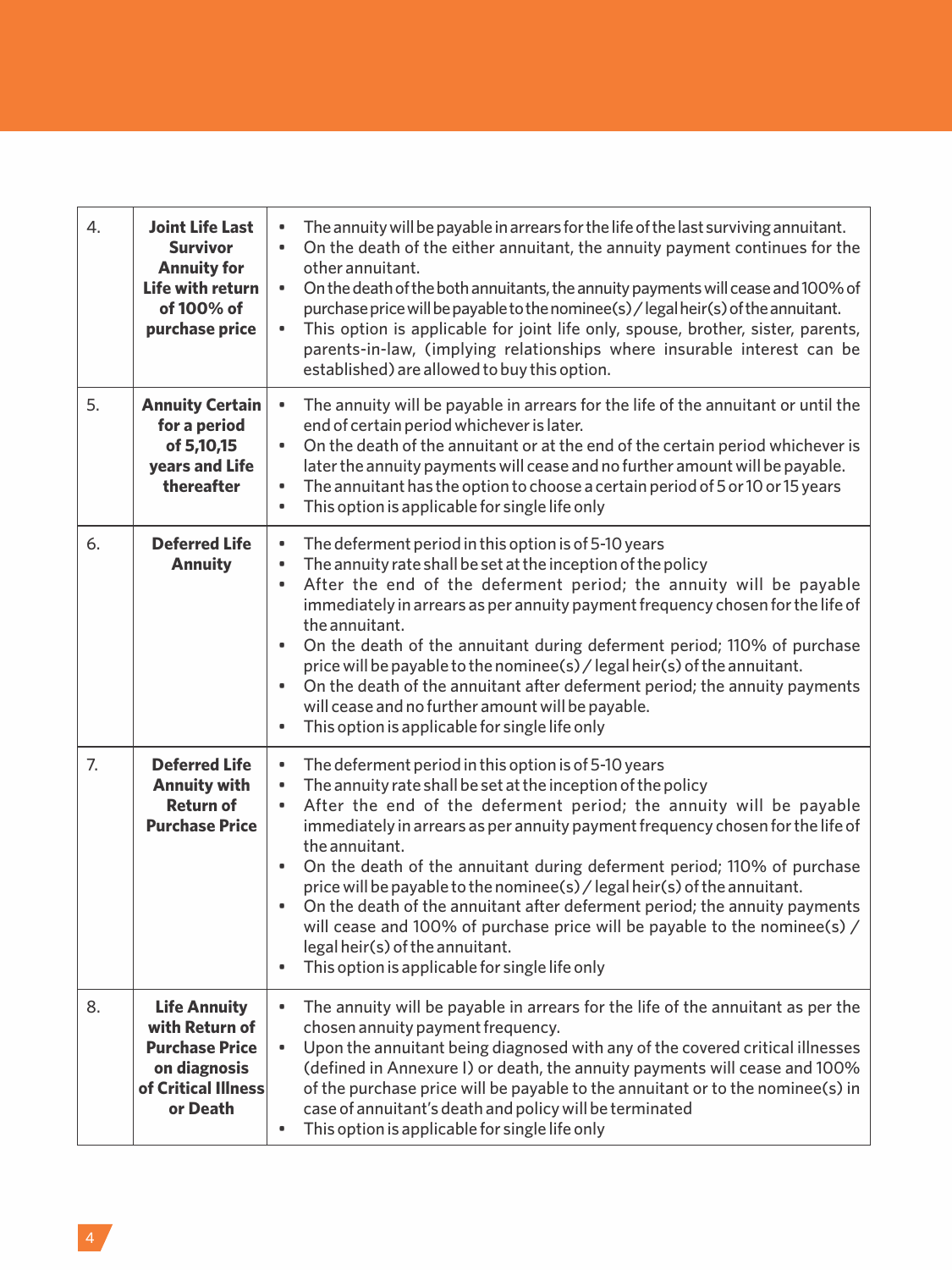| 9.  | <b>Life Annuity</b><br>with Return of<br><b>Purchase</b><br><b>Price in parts</b>          | The annuity will be payable in arrears for the life of the annuitant. At the end of<br>10th year, 30% of the purchase price will be paid to the annuitant on survival.<br>$\bullet$<br>On death of the annuitant beyond 10 years, the annuity payments will cease<br>and 70% of the purchase price will be paid to the nominee(s) / legal heir(s) of<br>the annuitant.<br>$\bullet$<br>On death of the annuitant within 10 years, the annuity payment will cease<br>and 100% of purchase price will be payable to the nominee(s) / legal heir(s)<br>of the annuitant.                                                                                                                                                                                                                                                                                                                                                                                                                                                                                                                                                                                                                                                                                                                                                                                                                                                                                                                                                                                                                                                                                                                                                                                                                                                                                                                                                                                                                                                                                                                      |
|-----|--------------------------------------------------------------------------------------------|--------------------------------------------------------------------------------------------------------------------------------------------------------------------------------------------------------------------------------------------------------------------------------------------------------------------------------------------------------------------------------------------------------------------------------------------------------------------------------------------------------------------------------------------------------------------------------------------------------------------------------------------------------------------------------------------------------------------------------------------------------------------------------------------------------------------------------------------------------------------------------------------------------------------------------------------------------------------------------------------------------------------------------------------------------------------------------------------------------------------------------------------------------------------------------------------------------------------------------------------------------------------------------------------------------------------------------------------------------------------------------------------------------------------------------------------------------------------------------------------------------------------------------------------------------------------------------------------------------------------------------------------------------------------------------------------------------------------------------------------------------------------------------------------------------------------------------------------------------------------------------------------------------------------------------------------------------------------------------------------------------------------------------------------------------------------------------------------|
| 10. | <b>Escalating Life</b><br><b>Annuity</b>                                                   | The annuity will be payable in arrears for the life of the annuitant<br>$\bullet$<br>The annuity will increase every 3 years at simple rate of 5% on initial annuity<br>۰<br>On the death of the annuitant the annuity payments will cease and no further<br>$\bullet$<br>amount will be payable                                                                                                                                                                                                                                                                                                                                                                                                                                                                                                                                                                                                                                                                                                                                                                                                                                                                                                                                                                                                                                                                                                                                                                                                                                                                                                                                                                                                                                                                                                                                                                                                                                                                                                                                                                                           |
| 11. | <b>Escalating Life</b><br><b>Annuity with</b><br><b>Return of</b><br><b>Purchase price</b> | The annuity will be payable in arrears for the life of the annuitant<br>$\bullet$<br>The annuity will increase every 3 years at simple rate of 5% on initial annuity<br>$\bullet$<br>On the death of the annuitant the annuity payments will cease and 100% of<br>$\bullet$<br>purchase price will be payable to the nominee(s) / legal heir(s) of the annuitant                                                                                                                                                                                                                                                                                                                                                                                                                                                                                                                                                                                                                                                                                                                                                                                                                                                                                                                                                                                                                                                                                                                                                                                                                                                                                                                                                                                                                                                                                                                                                                                                                                                                                                                           |
| 12. | <b>NPS - Family</b><br><b>Income</b>                                                       | Under this option, the annuity benefit would be payable in accordance with<br>$\bullet$<br>the regulations as prescribed by Pension Fund Regulatory and Development<br>Authority (PFRDA).<br>As per current regulations, the annuity benefit will be payable for life of the<br>$\bullet$<br>annuitant and his/her spouse as per the annuity option "Joint Life Last<br>Survivor with Return of Purchase Price". In case, the annuitant does not have a<br>spouse, the annuity benefit will be payable for life of the annuitant as per the<br>annuity option "Life Annuity with Return of 100% of Purchase Price".<br>In case of demise of the annuitant before the vesting of the annuity, the<br>$\bullet$<br>annuity benefits will be payable for life of the spouse as per the annuity option<br>"Life Annuity with Return of 100% of Purchase Price".<br>On death of the annuitant (s), the annuity payment would cease and refund of<br>$\bullet$<br>the purchase price shall be utilized to purchase an annuity contract afresh for<br>living dependent parents (if any) as per the order specified below.<br>(a) Living dependent mother of the deceased annuitant<br>(b) Living dependent father of the deceased annuitant<br>However, the annuity amount would be revised and determined as per the<br>٠<br>annuity option "Life Annuity with Return of 100% of Purchase Price" using the<br>annuity rate prevalent at the time of purchase of such annuity by utilizing the<br>Purchase Price required to be refunded to the nominee(s) under the<br>annuity contract.<br>The annuity would continue until all such family members in the order<br>٠<br>specified above are covered. After the coverage of all such family members,<br>the Purchase Price shall be returned to the surviving children of the annuitant<br>and in the absence of the children, the legal heirs of the annuitant, as may<br>be applicable.<br>In case no such family members exist upon the death of the last survivor, there<br>۰<br>would be a refund of the Purchase Price to the nominee(s). |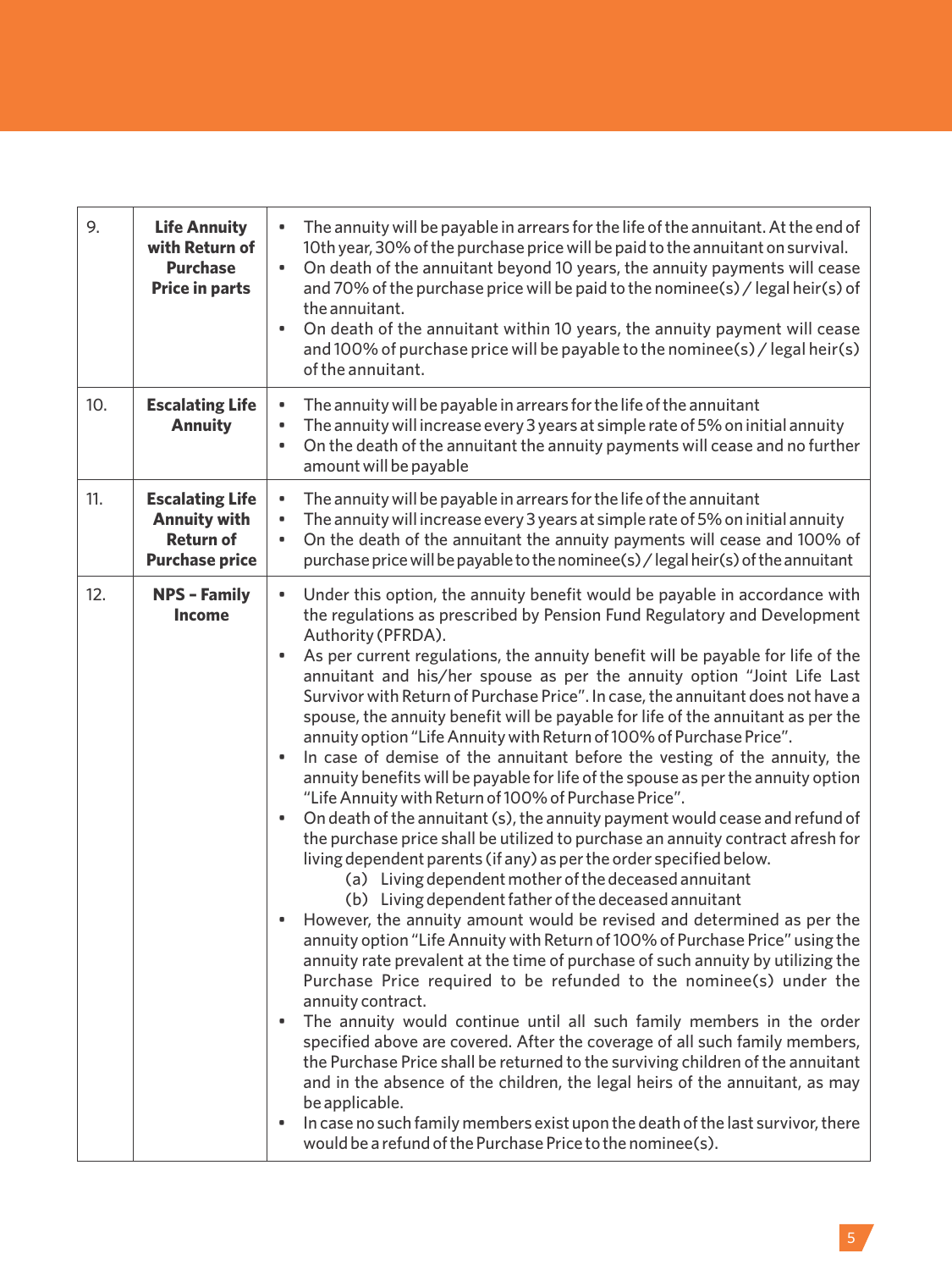## **4. Which Critical Illnesses are covered in this policy and what are the disease specific exclusions of each?**

| <b>Cancer of Specified</b><br>Severity (malignant<br>tumour)                         | I. A malignant tumor characterized by the uncontrolled growth and spread of<br>malignant cells with invasion and destruction of normal tissues. This diagnosis<br>must be supported by histological evidence of malignancy. The term cancer<br>includes leukemia, lymphoma and sarcoma.<br>II. The following are excluded -<br>i. All tumors which are histologically described as carcinoma in situ, benign, pre-<br>malignant, borderline malignant, low malignant potential, neoplasm of unknown<br>behavior, or non-invasive, including but not limited to: Carcinoma in situ of<br>breasts, Cervical dysplasia CIN-1, CIN - 2 and CIN-3.<br>ii. Any non-melanoma skin carcinoma unless there is evidence of metastases to<br>lymph nodes or beyond;<br>iii. Malignant melanoma that has not caused invasion beyond the epidermis;<br>iv. All tumors of the prostate unless histologically classified as having a Gleason<br>score greater than 6 or having progressed to at least clinical TNM classification<br>T2N0M0<br>v. All Thyroid cancers histologically classified as T1N0M0 (TNM Classification)<br>or below;<br>vi. Chronic lymphocytic leukaemia less than RAI stage 3<br>vii. Non-invasive papillary cancer of the bladder histologically described as<br>TaNOMO or of a lesser classification,<br>viii. All Gastro-Intestinal Stromal Tumors histologically classified as T1NOMO<br>(TNM Classification) or below and with mitotic count of less than or equal to<br>5/50 HPFs; |
|--------------------------------------------------------------------------------------|----------------------------------------------------------------------------------------------------------------------------------------------------------------------------------------------------------------------------------------------------------------------------------------------------------------------------------------------------------------------------------------------------------------------------------------------------------------------------------------------------------------------------------------------------------------------------------------------------------------------------------------------------------------------------------------------------------------------------------------------------------------------------------------------------------------------------------------------------------------------------------------------------------------------------------------------------------------------------------------------------------------------------------------------------------------------------------------------------------------------------------------------------------------------------------------------------------------------------------------------------------------------------------------------------------------------------------------------------------------------------------------------------------------------------------------------------------------------------------------------------|
| <b>First Heart Attack of</b><br><b>Specified Severity</b><br>(Myocardial Infraction) | The first occurrence of heart attack or myocardial infarction, which means the<br>death of a portion of the heart muscle as a result of inadequate blood supply to<br>the relevant area. The diagnosis for Myocardial Infarction should be evidenced by<br>all of the listed criteria:<br>A history of typical clinical symptoms consistent with the diagnosis of<br>1.<br>acute myocardial infarction (For e.g. typical chest pain),<br>New characteristic electrocardiogram changes and<br>2.<br>Elevation of infarction specific enzymes, Troponins or other specific<br>3.<br>biochemical markers<br>Exclusion-<br>Other acute Coronary Syndromes<br>٠<br>Any type of angina pectoris<br>۰<br>A rise in cardiac biomarkers or Troponin T or I in absence of overt ischemic<br>۰<br>heart disease OR following an intra-arterial cardiac procedure                                                                                                                                                                                                                                                                                                                                                                                                                                                                                                                                                                                                                                              |
| Open Chest CABG                                                                      | The actual undergoing of heart surgery to correct blockage or narrowing in one or<br>more coronary artery(s), by coronary artery bypass grafting done via a sternotomy<br>(cutting through the breast bone) or minimally invasive keyhole coronary artery<br>bypass procedures. The diagnosis must be supported by a coronary angiography<br>and the realization of surgery has to be confirmed by a cardiologist<br>Exclusion-<br>Angioplasty and/or any other intra-arterial procedures<br>٠                                                                                                                                                                                                                                                                                                                                                                                                                                                                                                                                                                                                                                                                                                                                                                                                                                                                                                                                                                                                     |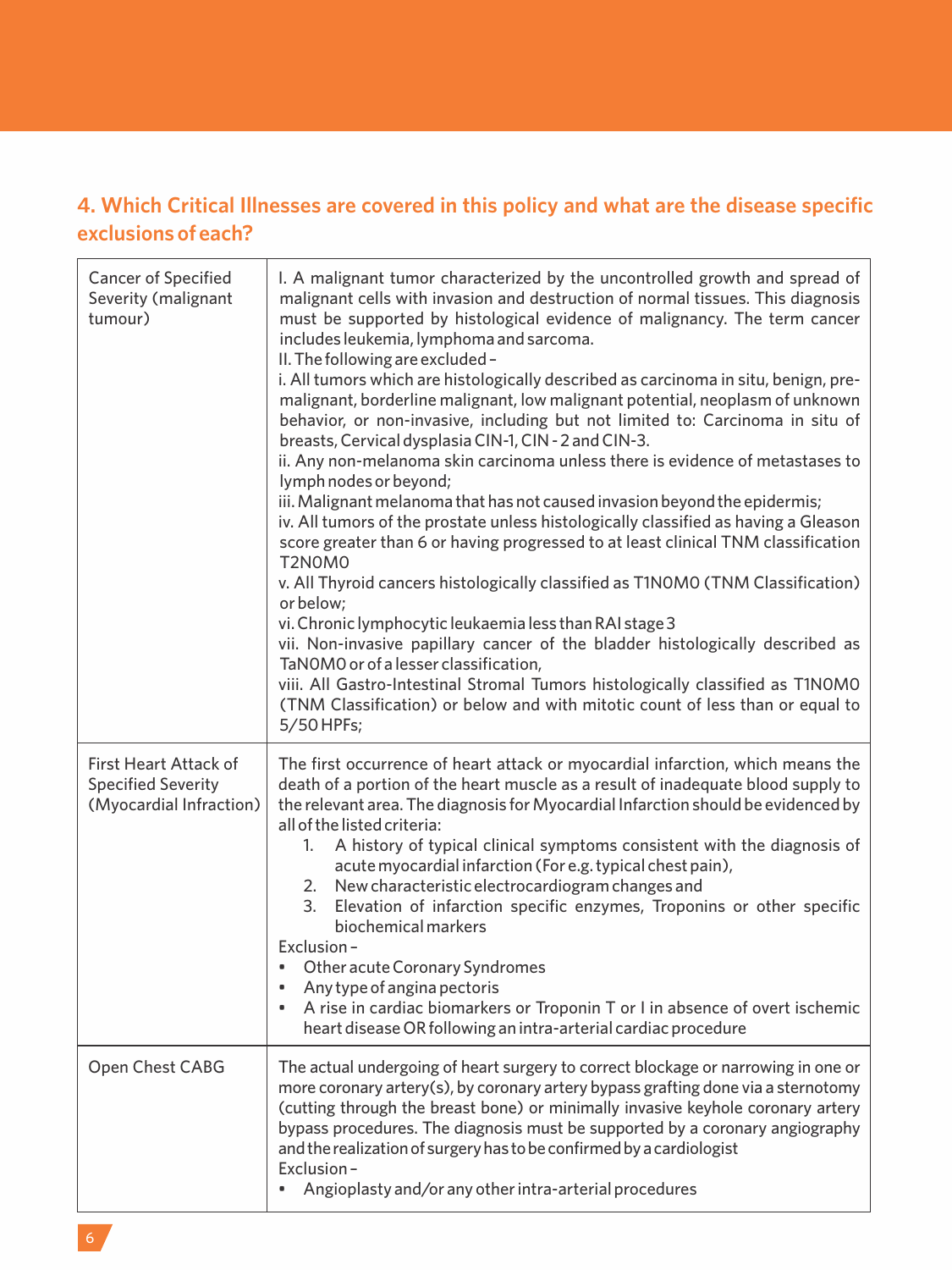| Open Heart<br>Replacement or<br><b>Repair of Heart Valves</b>     | The actual undergoing of open-heart valve surgery is to replace or repair one or<br>more heart valves, as a consequence of defects in, abnormalities of, or disease<br>affected cardiac valve(s). The diagnosis of the valve abnormality must be<br>supported by an echocardiography and the realization of surgery has to be<br>confirmed by a specialist medical practitioner.<br>Exclusion-<br>Catheter based techniques including but not limited to, balloon<br>٠<br>valvotomy/valvuloplasty                                                                                                                                                                                            |
|-------------------------------------------------------------------|----------------------------------------------------------------------------------------------------------------------------------------------------------------------------------------------------------------------------------------------------------------------------------------------------------------------------------------------------------------------------------------------------------------------------------------------------------------------------------------------------------------------------------------------------------------------------------------------------------------------------------------------------------------------------------------------|
| Coma of specified<br>Severity                                     | A state of unconsciousness with no reaction or response to external stimuli or<br>internal needs. This diagnosis must be supported by evidence of - No response to<br>external stimuli continuously for at least 96 hours; Life support measures are<br>necessary to sustain life; and Permanent neurological deficit which must be<br>assessed at least 30 days after the onset of the coma. The condition has to be<br>confirmed by a specialist medical practitioner.<br>Exclusion-<br>Coma resulting from alcohol or drug abuse                                                                                                                                                          |
| Kidney Failure requiring<br>regular dialysis                      | End stage renal disease presenting as chronic irreversible failure of both kidneys<br>to function, as a result of which either regular renal dialysis (haemodialysis or<br>peritoneal dialysis) is instituted or renal transplantation is carried out. Diagnosis<br>has to be confirmed by a specialist medical practitioner.                                                                                                                                                                                                                                                                                                                                                                |
| Stroke resulting in<br><b>Permanent Symptoms</b>                  | Any cerebrovascular incident producing permanent neurological sequelae. This<br>includes infarction of brain tissue, thrombosis in an intracranial vessel,<br>haemorrhage and embolisation from an extracranial source. Diagnosis has to be<br>confirmed by a specialist medical practitioner and evidenced by typical clinical<br>symptoms as well as typical findings in CT Scan or MRI of the brain. Evidence of<br>permanent neurological deficit lasting for at least 3 months has to be produced.<br>Exclusion-<br>Transient ischemic attacks (TIA)<br>٠<br>Traumatic injury of the brain<br>۰<br>Vascular disease affecting only the eye or optic nerve or vestibular functions.<br>٠ |
| Major Organ or Bone<br><b>Marrow Transplant</b><br>(as recipient) | The actual undergoing of a transplant of: heart, lung, liver, kidney, pancreas, that<br>resulted from irreversible end-stage failure of the relevant organ, or Human bone<br>marrow using haematopoietic stem cells. The undergoing of a transplant has to<br>be confirmed by a specialist medical practitioner.<br>Exclusion-<br>Other stem-cell transplants<br>٠<br>Where only Islets of Langerhans are transplanted<br>٠                                                                                                                                                                                                                                                                  |
| <b>Permanent Paralysis</b><br>of Limbs                            | Total and irreversible loss of use of two or more limbs as a result of injury or<br>disease of the brain or spinal cord. A specialist medical practitioner must be of<br>the opinion that the paralysis will be permanent with no hope of recovery and<br>must be present for more than 3 months                                                                                                                                                                                                                                                                                                                                                                                             |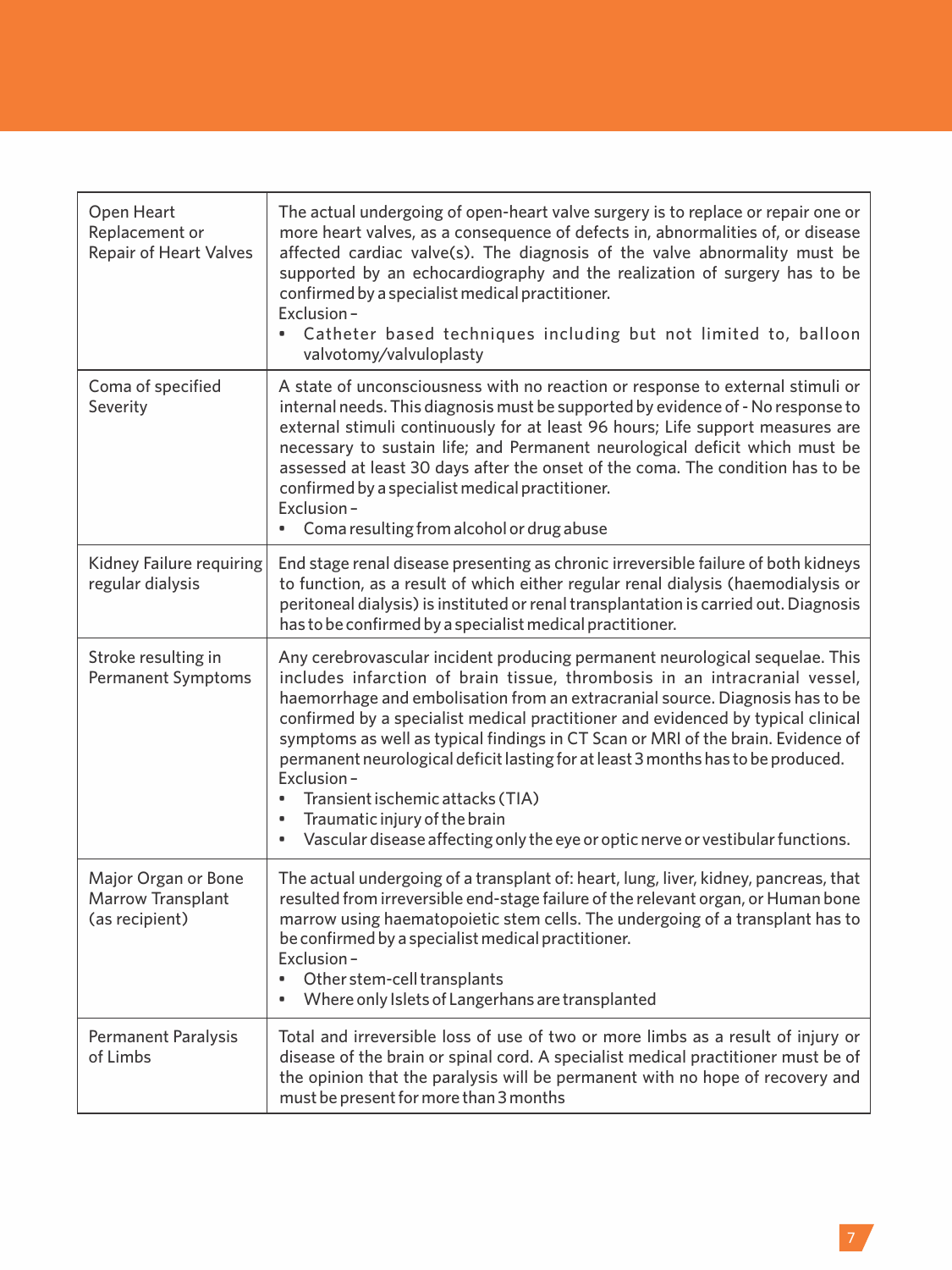| <b>Motor Neurone</b><br>Disease with<br><b>Permanent Symptoms</b> | Motor neuron disease diagnosed by a specialist medical practitioner as spinal<br>muscular atrophy, progressive bulbar palsy, amyotrophic lateral sclerosis or<br>primary lateral sclerosis. There must be progressive degeneration of<br>corticospinal tracts and anterior horn cells or bulbar efferent neurons. There<br>must be current significant and permanent functional neurological impairment<br>with objective evidence of motor dysfunction that has persisted for a continuous<br>period of at least 3 months.                                                                                                                                                                                                                                                                                                                                                                                                                                                                                                                            |
|-------------------------------------------------------------------|--------------------------------------------------------------------------------------------------------------------------------------------------------------------------------------------------------------------------------------------------------------------------------------------------------------------------------------------------------------------------------------------------------------------------------------------------------------------------------------------------------------------------------------------------------------------------------------------------------------------------------------------------------------------------------------------------------------------------------------------------------------------------------------------------------------------------------------------------------------------------------------------------------------------------------------------------------------------------------------------------------------------------------------------------------|
| Loss of Limbs                                                     | The physical separation of two or more limbs, at or above the wrist or ankle level<br>limbs as a result of injury or disease. This will include medically necessary<br>amputation necessitated by injury or disease. The separation has to be<br>permanent without any chance of surgical correction.<br>Exclusion-<br>Loss of Limbs resulting directly or indirectly from self-inflicted injury, alcohol<br>or drug abuse                                                                                                                                                                                                                                                                                                                                                                                                                                                                                                                                                                                                                             |
| <b>Blindness</b>                                                  | Total, permanent and irreversible loss of all vision in both eyes as a result of illness<br>or accident. The Blindness is evidenced by: corrected visual acuity being 3/60 or<br>less in both eyes, the field of vision being less than 10 degrees in both eyes. The<br>diagnosis of blindness must be confirmed and must not be correctable by aids or<br>surgical procedure.                                                                                                                                                                                                                                                                                                                                                                                                                                                                                                                                                                                                                                                                         |
| <b>Alzheimer's Disease</b>                                        | Deterioration or loss of intellectual capacity as confirmed by clinical evaluation<br>and imaging tests, arising from Alzheimer's Disease or irreversible organic<br>disorders, resulting in significant reduction in mental and social functioning<br>requiring the continuous supervision of the Life Assured for a minimum period of<br>6 months from date of diagnosis. This diagnosis must be supported by the clinical<br>confirmation by an appropriate Registered Medical practitioner who is also a<br>Neurologist and supported by the Company's appointed doctor.<br>Exclusions:<br>i. Non-organic disease such as neurosis and psychiatric illnesses; and<br>ii. Alcohol-related brain damage.                                                                                                                                                                                                                                                                                                                                             |
| Primary (Idiopathic)<br>Pulmonary<br>Hypertension                 | An unequivocal diagnosis of Primary (Idiopathic) Pulmonary Hypertension<br>I.<br>by a Cardiologist or specialist in respiratory medicine with evidence of right<br>ventricular enlargement and the pulmonary artery pressure above 30 mm of<br>Hg on Cardiac Cauterization. There must be permanent irreversible physical<br>impairment to the degree of at least Class IV of the New York Heart<br>Association Classification of cardiac impairment.<br>II. The NYHA Classification of Cardiac Impairment are as follows:<br>i. Class III: Marked limitation of physical activity. Comfortable at rest, but<br>less than ordinary activity causes symptoms.<br>ii. Class IV: Unable to engage in any physical activity without discomfort.<br>Symptoms may be present even at rest.<br>Pulmonary hypertension associated with lung disease, chronic<br>hypoventilation, pulmonary thromboembolic disease, drugs and toxins,<br>diseases of the left side of the heart, congenital heart disease and any<br>secondary cause are specifically excluded. |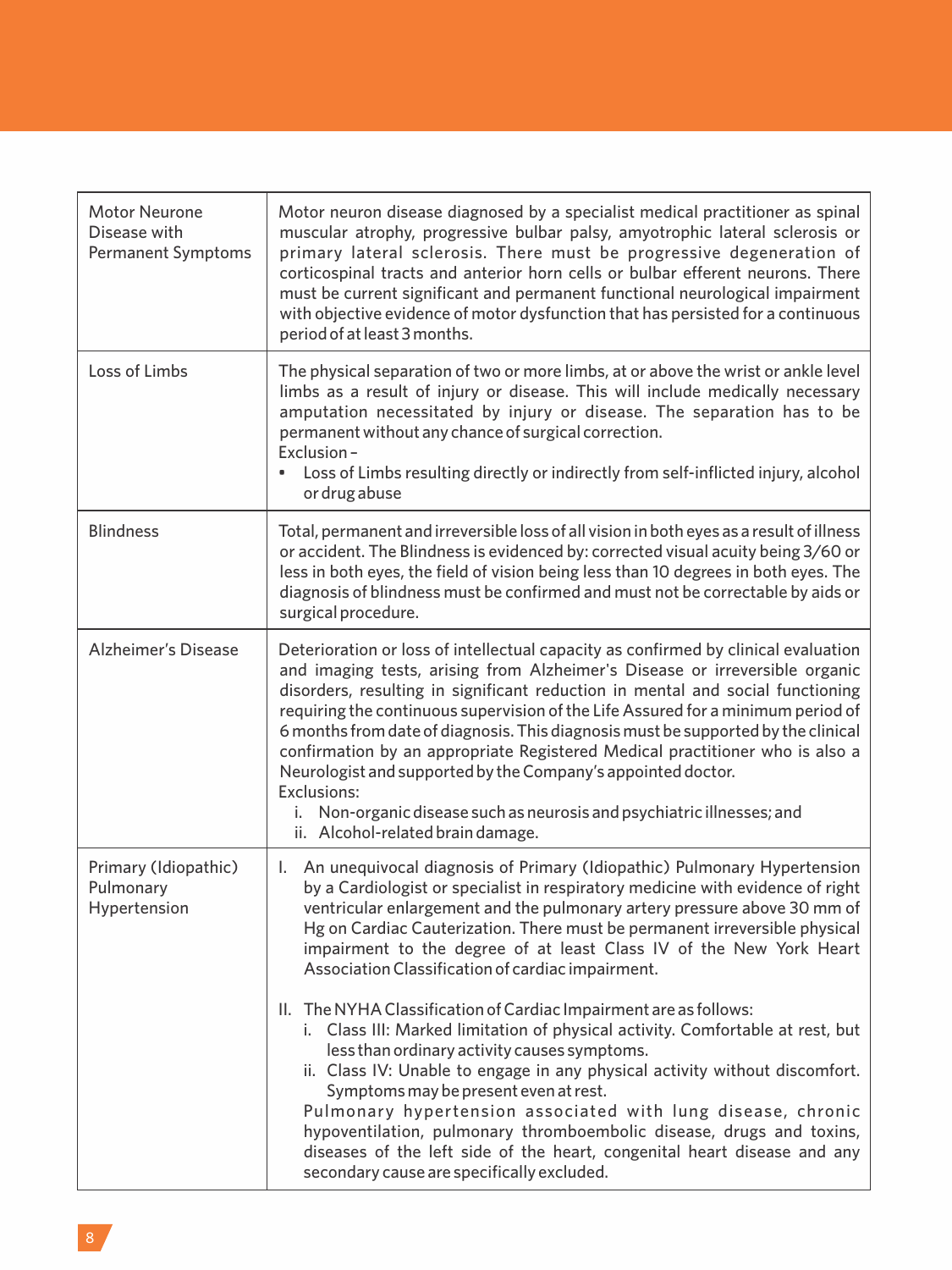| Multiple Sclerosis with<br><b>Persisting Symptoms</b> | I. The unequivocal diagnosis of Definite Multiple Sclerosis confirmed and<br>evidenced by all of the following:<br>II. i. investigations including typical MRI findings which unequivocally confirm<br>the diagnosis to be multiple sclerosis and<br>III. ii. there must be current clinical impairment of motor or sensory function,<br>which must have persisted for a continuous period of at least 6 months.<br>IV. II. Neurological damage due to SLE is excluded                                                                                                          |
|-------------------------------------------------------|---------------------------------------------------------------------------------------------------------------------------------------------------------------------------------------------------------------------------------------------------------------------------------------------------------------------------------------------------------------------------------------------------------------------------------------------------------------------------------------------------------------------------------------------------------------------------------|
| Aortic Surgery or<br><b>Aorta Graft Surgery</b>       | Open Aortic Surgery ("OAS") or Aortic graft surgery (also known as Open aortic<br>repair, "OAR") involves an abdominal or retroperitoneal surgical incision to<br>visualize and control the aorta for purposes of treatment. It involves exposure of<br>the dilated portion of the aorta and insertion of a synthetic (Dacron or Gore-Tex)<br>graft (tube) for treatment. OAS is used to treat aneurysms of the abdominal and<br>thoracic aorta, aortic dissection, acute aortic syndrome, and aortic ruptures.<br>Exclusion - Aortic valve repair and Aortic valve replacement |

## **5. What is the premium in this policy?**

The premium (purchase price) in this policy is a one-time payment, as per below given limits.

| Minimum Premium | Maximum Premium |
|-----------------|-----------------|
| Rs. 100,000     | No limit        |

- This minimum premium is not applicable forthe proceeds from the contractissued or administered by IndiaFirst Life, where compulsory purchase of annuity is required and to the subscribers of the National Pension System regulated by the Pension Fund Regulatory and Development Authority (PFRDA).
- The minimum premium should be such that minimum annuity installment criteria is fulfilled under any of the available annuity option from IndiaFirst Life.
- Tax benefit may be available on premium (purchase price) paid as per prevailing tax laws. These are subject to change from time to time.

## **6. What are the annuity payment frequencies available?**

You may choose to receive your annuity payments in Monthly, Quarterly, Half-yearly or Yearly frequencies as per your need. The first annuity payment will be due on monthly, quarterly, half-yearly, yearly, in arrear, with respect to the annuity payment mode chosen. Annuity instalment amount will be determined by multiplying the yearly annuity rate with the factors as per annuity frequency chosen as per below table:

| <b>Annuity Payment Frequency</b> | <b>Factor to be multiplied with yearly annuity Rate</b> |
|----------------------------------|---------------------------------------------------------|
| Yearly                           |                                                         |
| Half-Yearly                      | 0.49                                                    |
| Quarterly                        | 0.24                                                    |
| Monthly                          | 0.08                                                    |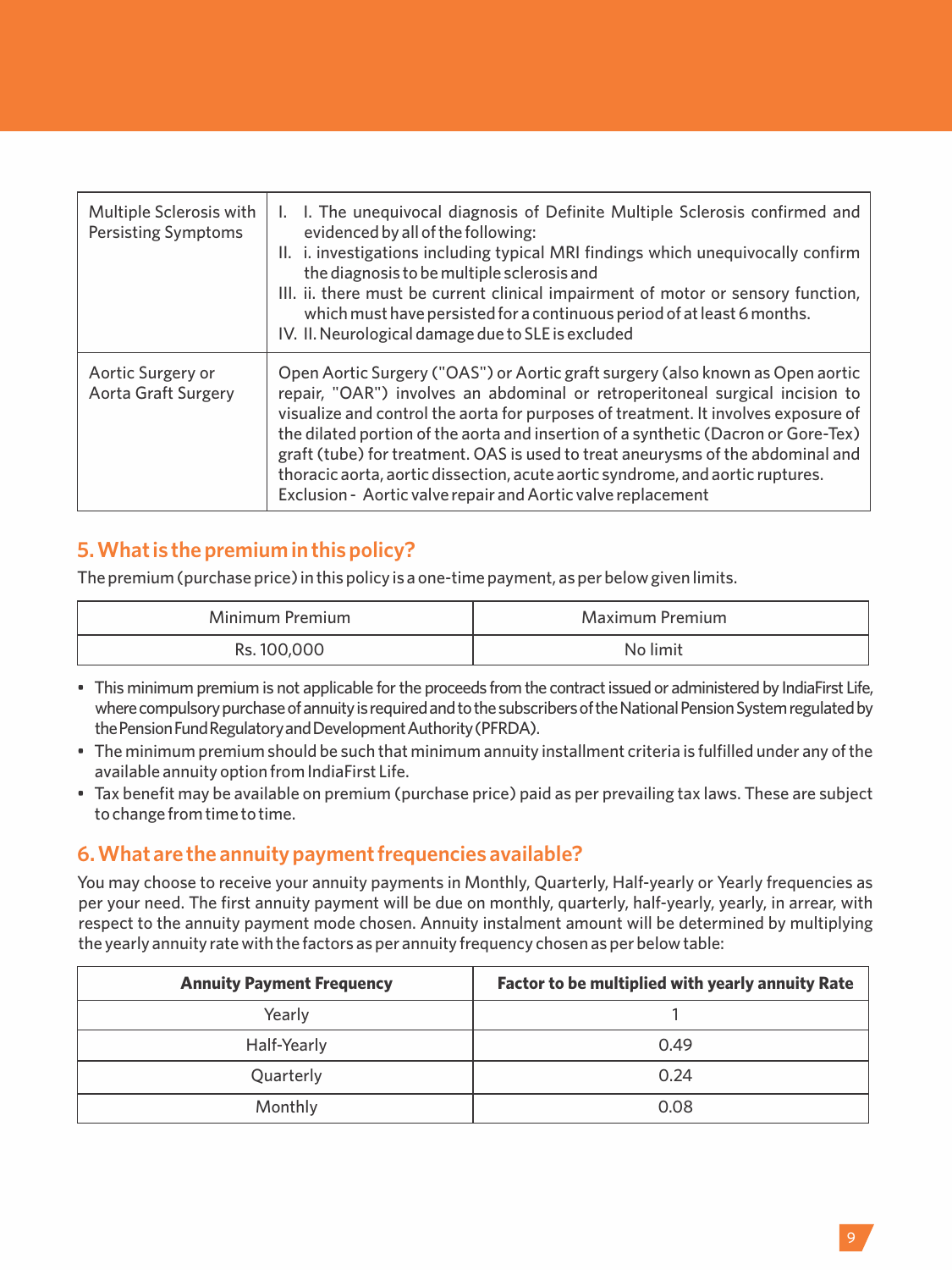## **7. How much can you receive as an annuity payment?**

| <b>Annuity Mode</b>                   | <b>Annuity Mode</b>                                                  |
|---------------------------------------|----------------------------------------------------------------------|
| Minimum Annuity installment per month | <b>INR 1,000</b>                                                     |
| Minimum Annuity installment per annum | <b>INR12,500</b>                                                     |
| Maximum Annuity installment           | No limit subject to Board approved<br>Underwriting criteria, if any. |

• The minimum annuity payouts shall be in accordance with IRDAI (Minimum Limits for Annuities and Other Benefits) Regulations, 2015, as amended from time to time except subscribers of the NPS regulated by PFRDA.

#### **Can you increase your annuity payments?**

Yes; you can increase your annuity amount through top-up option.

- The annuity option will be same as opted at the time of purchase
- The additional annuity amount will be based on the top-up amount.
- The annuity rate will be based on the age at the time of availing top-up option.
- The annuity rate prevailing at the time of top-up will be applicable.

## **8. What are the annuity rates under this policy?**

The annuity rates will be level and guaranteed for life in absolute terms at the time of purchasing except the Escalating Life Annuity and Escalating Life Annuity with Return of Purchase Price option. Such annuity amount shall become payable as long as the annuitant survives.

The following enhancement factors will be applicable on annuity rate based on the different bands of purchase price:

| <b>Purchase Price Band/Age Band</b> | Up to 70 years | Above 70 years |
|-------------------------------------|----------------|----------------|
| 1,00,000 to less than 2,00,000      | $0.00\%$       | $0.00\%$       |
| 2,00,000 to less than 3,00,000      | 2.00%          | 0.50%          |
| 3,00,000 to less than 4,00,000      | 2.75%          | 0.75%          |
| 4,00,000 to less than 7,00,000      | 3.00%          | 1.00%          |
| 7,00,000 to less than 20,00,000     | 3.50%          | 1.00%          |
| 20,00,000 and above                 | 4.00%          | 1.25%          |

### **9. What are the tax benefits under this policy?**

Tax benefits (if any) may be available on premiums paid and benefit receivable as per prevailing Income Tax Laws. Tax benefits are subject to change from time to time as per the Income Tax Act, 1961. Please consult your tax consultant before purchasing an annuity.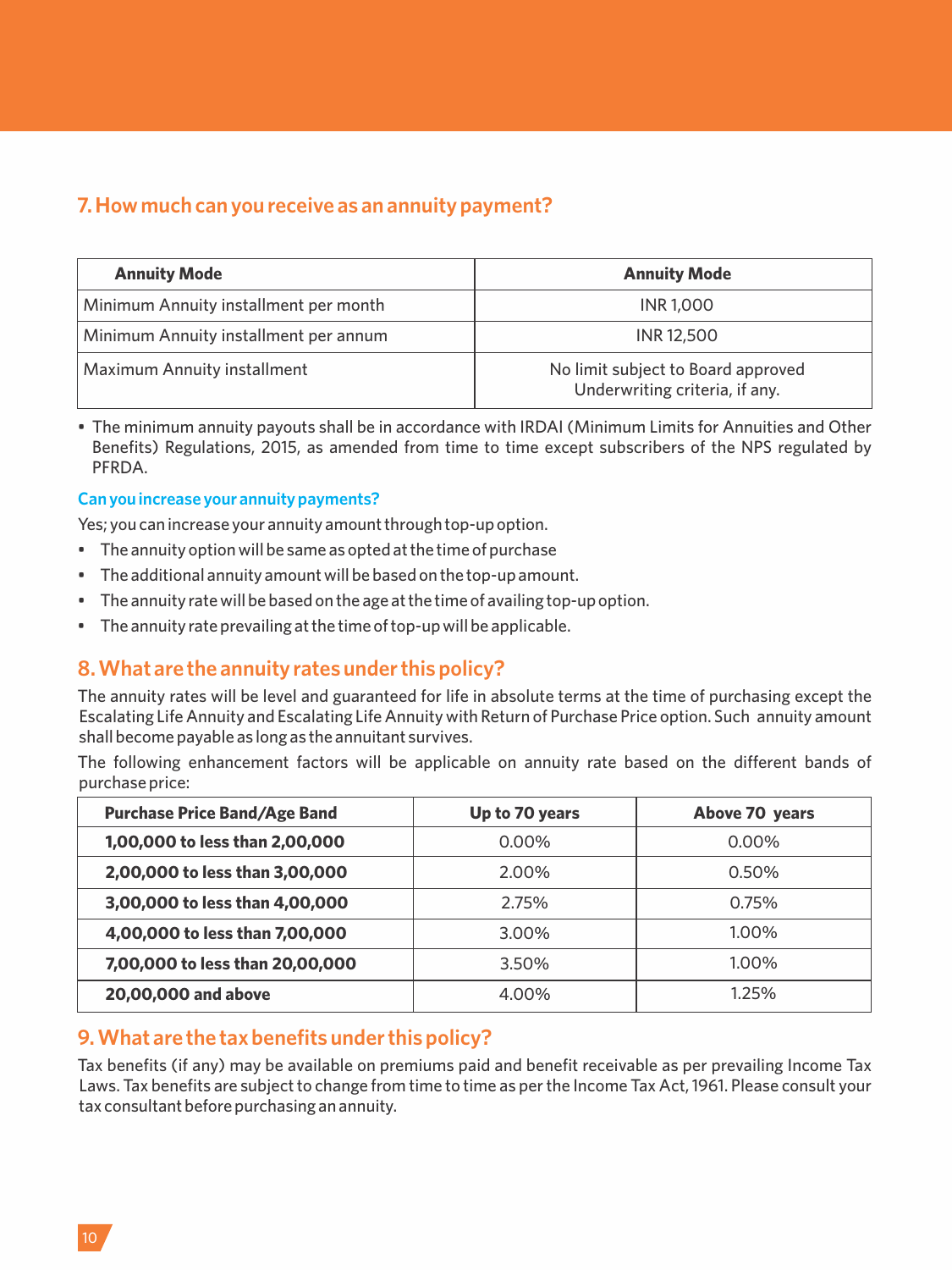## **10. What are the benefits/payout if this policy is purchased as QROPS (Qualifying Recognized Overseas Pension Scheme), through transfer of UK tax relieved assets?**

- Cancellation in the Freelook Period: If the policy is purchased as QROPS through transfer of UK tax relieved assets, the freelook cancelation amount, as per product, shall only be transferred back to the fund house from where the money was received.
- No-Forfeiture Benefit: If the policy is purchased as QROPS through transfer of UK tax relieved assets, access to benefits/annuity payout from this policy starts at least when policyholder attains 55 years of age.
- Oversees Transfer Charge: In the event of applicable tax charge arising as result of an overseas transfer [HMRC (Her Majesty Revenue & Customs) policy paper: The overseas transfer charge- guidance, published 8th March 2017] for which IndiaFirst Life, as scheme Manager may become liable and shall deduct an amount only to the extent of the applicable tax charge from the policy value and remit the same to HMRC.

## **11. Can you surrender this policy?**

It is advisable to continue your policy to enjoy full benefits of your policy. However, we understand that in certain circumstances you may want to surrender your policy. You will be eligible to receive a surrender value only if you have bought any of the below options. The Guaranteed Surrender Value (GSV) will be:

| <b>Annuity Option</b>                                                              | <b>Guaranteed Surrender Value (GSV)</b>                                      |
|------------------------------------------------------------------------------------|------------------------------------------------------------------------------|
| Life Annuity with return of 100% of purchase price                                 | 10% of the purchase price                                                    |
| Joint Life Last Survivor Annuity for Life with return of<br>100% of purchase price | 10% of the purchase price                                                    |
| Deferred Life Annuity with Return of Purchase Price                                | During Deferment Period:                                                     |
| where deferment period is 5 to 10 years                                            | 75% of Purchase Price during first three (3)<br>٠<br>policy years            |
|                                                                                    | 90% of Purchase Price thereafter, for the<br>٠<br>remaining Deferment Period |
|                                                                                    | After Deferment Period: 10% of Purchase Price                                |
| Life Annuity with Return of Purchase Price on<br>diagnosis of Critical Illness     | 10% of the purchase price                                                    |
| Life Annuity with Return of Purchase Price in parts                                | 10% of the purchase price                                                    |
| Escalating Life Annuity with Return of Purchase<br>price                           | 10% of the purchase price                                                    |

Depending on the prevailing market conditions, the company may pay a higher Surrender value than the one mentioned in the above table, in the form of a Special Surrender Value. Currently, the Special Surrender Value (SSV) is the same as Guaranteed Surrender Value. The SSV may be revised from time to time with prior approval of the Authority. For the purpose of computing the surrender benefits, the purchase price excludes taxes and levies as applicable.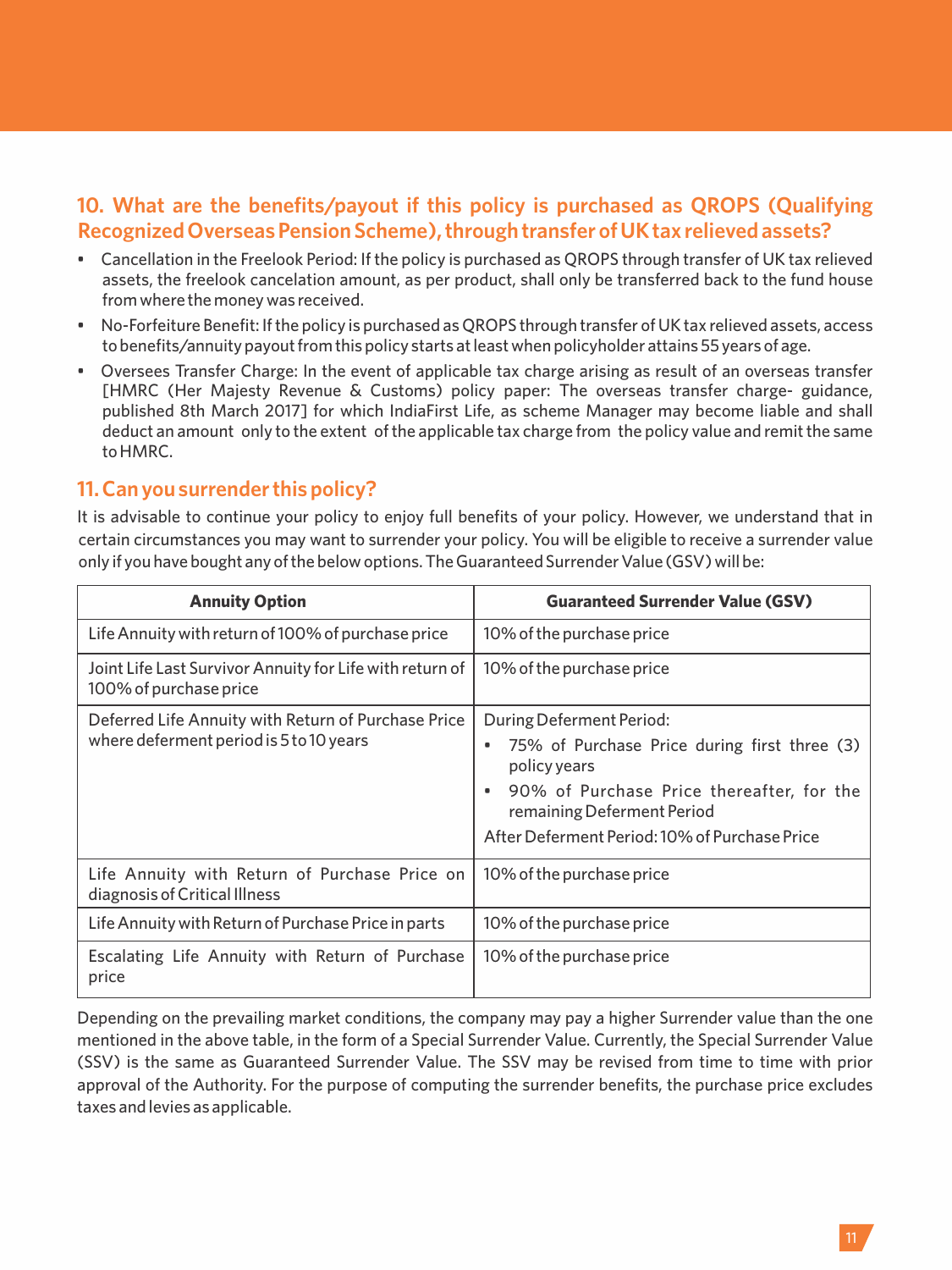## **12.Canyoucancelthispolicy(Free-look)?**

You can return your policy document if you disagree with any of the terms and conditions within the first 15 (fifteen) days of receipt of your Policy document. In case you have bought this Policy through Distance Marketing or electronic mode, then, you may return the Policy within 30 (thirty) days from the date of receipt of your Policy document.

You will need to send us the original Policy document and a written request stating your reasons for cancellation, post which we will cancel the policy and refund your Premium within 15 days of receipt of the request after deducting annuity paid, if any and stamp duty paid.

In case of a contract of compulsory annuity purchase from IndiaFirst Life Insurance Company, the money will not be refunded if the free look option is availed with in free look period however, you can choose to avail another annuity option as available in the product within the free look period.

In case you have purchased this policy out of Transfer proceeds (QROPS) or out of corpus from vesting of your pension policy from any other company, insurer, or institution (including NPS); we will refund the monies directly to the respective account from where purchase price was received. We will not pay you any interest on the monies held by us during this interim period.

## **13. What are your options to revive the policy?**

Revival is not applicable under this policy.

## **14. What is the Suicide Exclusion in the policy?**

In case of death due to suicide within 12 months from the date of commencement of risk under the policy or from the date of revival of the policy, as applicable, the nominee or beneficiary of the policyholder shall be entitled to at least 80% of the total premiums paid till the date of death or the surrender value available as on the date of death whichever is higher, provided the policy is in force.

#### **15. Nomination**

Allowed as per the provisions of Section 39 of the Insurance Act, 1938 as amended from time to time. For more details on the nomination, please refer to our website www.indiafirstlife.com

#### **16. Assignment**

Allowed as per the provisions of Section 38 of the Insurance Act, 1938 as amended from time to time. For more details on the assignment, please refer to our website www.indiafirstlife.com

## **17. Prohibition of Rebate**

As per provisions of Section 41 of the Insurance Act, 1938 as amended from time to time. No person shall allow or offer to allow, either directly or indirectly, as an inducement to any person to take or renew or continue an insurance in respect of any kind of risk relating to lives or property in India, any rebate of the whole or part of the commission payable or any rebate of the premium shown on the policy, nor shall any person taking out or renewing or continuing a policy accept any rebate, except such rebate as may be allowed in accordance with the published prospectus or tables of the insurer. Provided that acceptance by an insurance agent of commission in connection with a policy of life insurance taken out by himself on his own life shall not be deemed to be acceptance of a rebate of premium within the meaning of this sub-section if at the time of such acceptance the insurance agent satisfies the prescribed conditions establishing that he is a bonafide insurance agent employed by the insurer. Any person making default in complying with the provisions of this section shall be liable for a penalty which may extend to ten lakh rupees. For more details please refer to our website www.indiafirstlife.com

## **18. What happens in case of submission of informationwhichisfalseorincorrect?**

Fraud/ Misstatement would be dealt with in accordance with provisions of Section 45 of the Insurance Act 1938, as amended from time to time.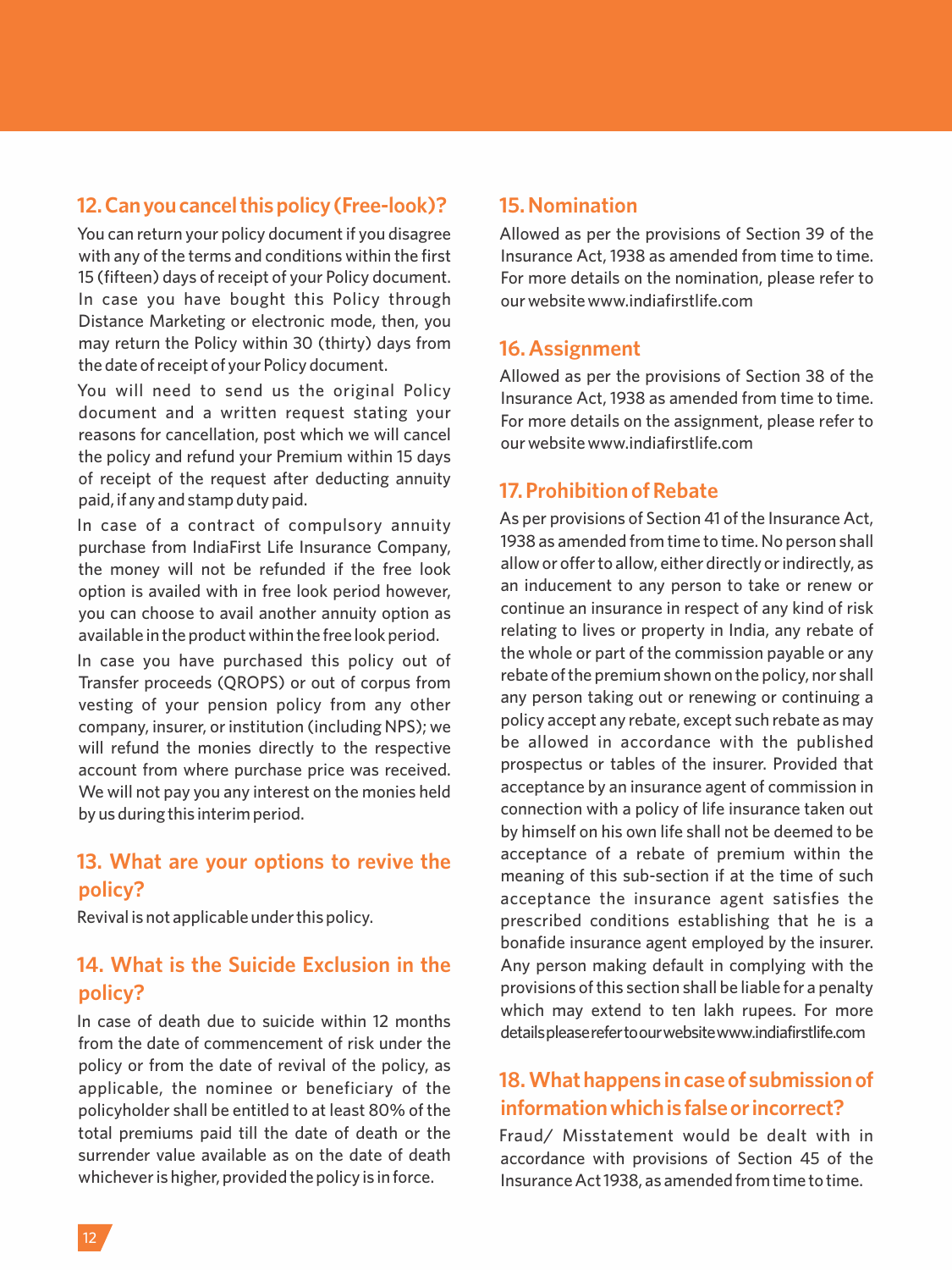Section 45 of the Insurance Act 1938, as amended from time to time states

- 1) No policy of life insurance shall be called in question on any ground whatsoever after the expiry of three years from the date of the policy, i.e., from the date of issuance of the policy or the date of commencement of risk or the date of revival of the policy or the date of the rider to the policy, whichever is later.
- 2) A policy of life insurance may be called in question at any time within three years from the date of issuance of the policy or the date of commencement of risk or the date of revival of the policy or the date of the rider to the policy, whichever is later, on the ground of fraud: Provided that the insurer shall have to communicate in writing to the insured or the legal representatives or nominees or assignees of the insured the grounds and materials on which such decision is based.
- 3) Notwithstanding anything contained in subsection (2), no insurer shall repudiate a life insurance policy on the ground of fraud if the insured can prove that the mis-statement of or suppression of a material fact was true to the best of his knowledge and belief or that there was no deliberate intention to suppress the fact or that such mis-statement of or suppression of a material fact are within the knowledge of the insurer: Provided that in case of fraud, the onus of disproving lies upon the beneficiaries, in case the policyholder is not alive.
- 4) A policy of life insurance may be called in question at any time within three years from the date of issuance of the policy or the date of commencement of risk or the date of revival of the policy or the date of the rider to the policy, whichever is later, on the ground that any statement of or suppression of a fact material to the expectancy of the life of the insured was

incorrectly made in the proposal or other document on the basis of which the policy was issued or revived or rider issued: Provided that the insurer shall have to communicate in writing to the insured or the legal representatives or nominees or assignees of the insured the grounds and materials on which such decision to repudiate the policy of life insurance is based: Provided further that in case of repudiation of the policy on the ground of misstatement or suppression of a material fact, and not on the ground of fraud, the premiums collected on the policy till the date of repudiation shall be paid to the insured or the legal representatives or nominees or assignees of the insured within a period of ninety days from the date of such repudiation.

5) Nothing in this section shall prevent the insurer from calling for proof of age at any time if he is entitled to do so, and no policy shall be deemed to be called in question merely because the terms of the policy are adiusted on subsequent proof that the age of the Life Insured was incorrectly stated in the proposal.

### **19. About IndiaFirst Life Insurance**

We've had Bank of Baroda, Andhra Bank (now, Union Bank of India) and Legal & General as our founding partners. After journeying with us through our years of growth, Legal & General sold its stake in Feb 2019 to Carmel Point Investments India Private Limited, a body corporate incorporated under the laws of Mauritius and owned by private equity funds managed by Warburg Pincus LLC. This is the first deal wherein a private equity fund has taken an interest in a life insurance company. Our shareholding pattern of the company now stands at: Bank of Baroda – 44.00%, Union Bank of India – 30.00%, and Carmel Point Investments India Private Limited – 26.00%.